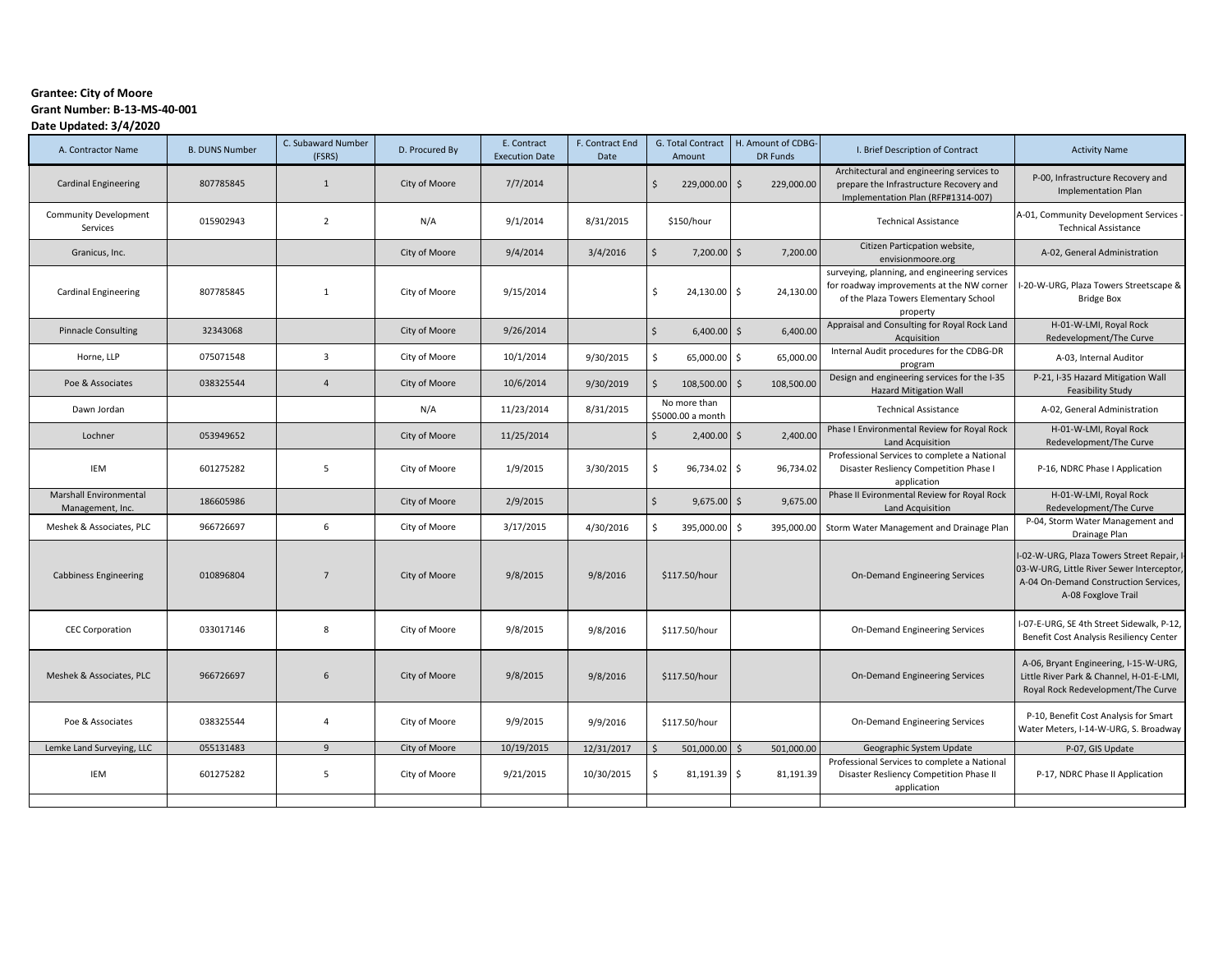| A. Contractor Name                                           | <b>B. DUNS Number</b>  | C. Subaward Number<br>(FSRS) | D. Procured By                                 | E. Contract<br><b>Execution Date</b> | F. Contract End<br>Date | G. Total Contract<br>Amount         | H. Amount of CDBG-<br><b>DR Funds</b> | I. Brief Description of Contract                                  | <b>Activity Name</b>                                                                                                                                                                              |
|--------------------------------------------------------------|------------------------|------------------------------|------------------------------------------------|--------------------------------------|-------------------------|-------------------------------------|---------------------------------------|-------------------------------------------------------------------|---------------------------------------------------------------------------------------------------------------------------------------------------------------------------------------------------|
| <b>Rudy Construction</b>                                     | 115357329              | 10                           | City of Moore                                  | 11/16/2015                           | 11/16/2016              |                                     |                                       | <b>On-Demand Construction Services</b>                            | I-02-W-URG, Plaza Towers Street Repair, I-<br>07-E-URG, SE 4th Street Sidewalk, I-10-E-<br>URG, JD Estates, I-19-W-URG, Eagle Dr, I-<br>20-W-URG, Plaza Towers Streetscape &<br><b>Bridge Box</b> |
| <b>Silver Star Construction</b>                              | 065509069              | 11                           | City of Moore                                  | 11/16/2015                           | 11/16/2016              |                                     |                                       | <b>On-Demand Construction Services</b>                            | -08-W-LMA Telephone Road North, I-14-<br>E-URG, S Broadway, I-11-E-URG,<br>Eastmoor                                                                                                               |
| Cimarron Construction                                        | 121957039              |                              | City of Moore                                  | 11/16/2015                           | 11/16/2016              |                                     |                                       | On-Demand Construction Services                                   |                                                                                                                                                                                                   |
| PDG, Inc.                                                    | 164639957              | 12                           | City of Moore                                  | 8/3/2015                             |                         | 38,500.00<br>$\mathsf{\hat{S}}$     | 38,500.00<br>Ś                        | Gateway Design                                                    | A-05, General Administration                                                                                                                                                                      |
| Butzer Architects & Urbanism                                 | 042015846              |                              | City of Moore                                  | 7/20/2015                            | 11/22/2015              | \$<br>24,005.31                     | $\ddot{\mathsf{S}}$<br>24,005.31      | SW 17th/Janeway Redevelopment Master plan                         | H-01-W-LMI, Royal Rock<br>Redevelopment/The Curve                                                                                                                                                 |
| <b>AMX Environmental</b>                                     | 079415668              | 13                           | City of Moore                                  | 1/4/2016                             | 2/12/2016               | $\ddot{\mathsf{S}}$<br>45,712.00 \$ | 45,712.00                             | Asbestos Removal at Royal Rock<br>Redevelopment site              | H-01-W-LMI, Royal Rock<br>Redevelopment/The Curve                                                                                                                                                 |
| K & M Wrecking                                               | 832309285              | 14                           | City of Moore                                  | 2/16/2016                            |                         | \$<br>88,000.00                     | $\ddot{\mathsf{S}}$<br>88,000.00      | Demolition at Royal Rock Redevelopment site                       | H-01-W-LMI, Royal Rock<br>Redevelopment/The Curve                                                                                                                                                 |
| Horne, LLP                                                   | 075071548              | $\overline{\mathbf{3}}$      | City of Moore                                  | 11/16/2015                           | 12/31/2016              | $\ddot{\mathsf{S}}$<br>65,178.96    | $\ddot{\phi}$<br>65,178.96            | Internal Audit procedures for the CDBG-DR<br>program              | A-03, Internal Auditor                                                                                                                                                                            |
| Guernsey                                                     | 062275144              | 15                           | City of Moore                                  | 12/21/2015                           | 12/5/2016               | $\zeta$<br>401,491.00               | 401,491.00                            | Comprehensive Plan Update                                         | P-02, Comprehensive Plan Update                                                                                                                                                                   |
| Veolia                                                       | 790473792              | 16                           | City of Moore Public<br><b>Works Authority</b> | 1/1/2016                             | 12/31/2026              |                                     |                                       | <b>Operation &amp; Management Services</b>                        | I-01-W-LMA, Kings Manor, I-02-W-URG,<br>Plaza Towers Street Repair, I-14-E-URG, S<br>Broadway, I-19-W-URG, Eagle Dr                                                                               |
| <b>Community Development</b><br>Services                     | 015902943              | $\overline{2}$               | City of Moore                                  | 11/17/2015                           | 11/17/2016              | Ŝ.<br>181,348.00 \$                 | 181,348.00                            | <b>Technical Assistance</b>                                       | A-01, Community Development Services -<br><b>Technical Assistance</b>                                                                                                                             |
| Horne, LLP                                                   | 075071548              | $\overline{3}$               | City of Moore                                  | 9/1/2016                             | 8/31/2017               | <sup>\$</sup><br>65,000.00 \$       | 65,000.00                             | Internal Audit procedures for the CDBG-DR<br>program              | A-03, Internal Auditor                                                                                                                                                                            |
| <b>Rudy Construction</b>                                     | 115357329              | 10                           | City of Moore                                  | 11/16/2016                           | 11/16/2017              |                                     |                                       | <b>On-Demand Construction Services</b>                            | I-09-W-URG, Baer's Westmore, PF-02-W-<br>LMA Little River Playground                                                                                                                              |
| <b>Silver Star Construction</b>                              | 065509069              | 11                           | City of Moore                                  | 11/16/2016                           | 11/16/2017              |                                     |                                       | On-Demand Construction Services                                   |                                                                                                                                                                                                   |
| <b>Cimarron Construction</b>                                 | 121957039              |                              | City of Moore                                  | 11/16/2016                           | 11/16/2017              |                                     |                                       | On-Demand Construction Services                                   |                                                                                                                                                                                                   |
| <b>Cabbiness Engineering</b>                                 | 010896804              | $7\overline{ }$              | City of Moore                                  | 9/8/2016                             | 9/8/2017                | \$117.50/hour                       |                                       | On-Demand Engineering Services                                    | I-05-W-LMA, Telephone Road South                                                                                                                                                                  |
| <b>CEC Corporation</b>                                       | 033017146              | 8                            | City of Moore                                  | 9/8/2016                             | 9/8/2017                | \$117.50/hour                       |                                       | On-Demand Engineering Services                                    |                                                                                                                                                                                                   |
| Meshek & Associates, PLC                                     | 966726697              | 6                            | City of Moore                                  | 9/8/2016                             | 9/8/2017                | \$117.50/hour                       |                                       | <b>On-Demand Engineering Services</b>                             | H-01-W-LMI, Royal Rock<br>Redevelopment/The Curve                                                                                                                                                 |
| Poe & Associates                                             | 038325544              | $\overline{4}$               | City of Moore                                  | 9/8/2016                             | 9/8/2017                | \$117.50/hour                       |                                       | On-Demand Engineering Services                                    |                                                                                                                                                                                                   |
| Community Development<br>Services                            | 015902943              | $\overline{2}$               | City of Moore                                  | 11/16/2016                           | 11/16/2017              | \$160.00/hour                       |                                       | <b>Technical Assistance</b>                                       | A-01, Community Development Services -<br><b>Technical Assistance</b>                                                                                                                             |
| The Playwell Group                                           | 608847497              | 17                           | City of Moore                                  | 8/15/2016                            | 8/15/2017               | $\mathsf{\hat{S}}$<br>425,000.00    | \$<br>425,000.00                      | Little River Park Playground                                      | PF-02-W-URG Little River Playground                                                                                                                                                               |
| <b>RJR Enterprises</b>                                       | 929805323              | 18                           | City of Moore                                  | 8/15/2016                            | 8/15/2017               | $\mathsf{S}$<br>850,000.00          | $\mathsf{S}$<br>850,000.00            | Little River Park Spray Ground                                    | PF-03-W-URG, Little River Spray Park                                                                                                                                                              |
| <b>Matthews Trenching</b>                                    | 007461783              |                              | City of Moore                                  | 4/3/2017                             | 4/3/2018                | \$<br>1,274,018.75                  | \$<br>1,693,169.75                    | Little River Sewer Interceptor<br>Rehabilitation/Replacement      | I-03-W-URG, Little River Sewer<br>Interceptor                                                                                                                                                     |
| <b>Silver Star Construction</b>                              | 065509069              | 11                           | City of Moore                                  | 6/6/2017                             | 6/6/2018                | $\zeta$<br>1,150,263.54             | 1,204,722.54                          | S. Telephone Rd. Widening                                         | I-05-W-LMA, Telephone Road South                                                                                                                                                                  |
| <b>Silver Star Construction</b>                              | 065509069              | 11                           | City of Moore                                  | 6/6/2017                             | 6/6/2018                | \$<br>325,378.55                    | \$.<br>309,778.55                     | SW 17th/Janeway Redevelopment Preliminary<br>Site Grading Phase I | H-01-W-LMI, Royal Rock<br>Redevelopment/The Curve                                                                                                                                                 |
| Deloitte                                                     | 001664820              | 19                           | City of Moore                                  | 6/19/2017                            | 6/18/2018               | 60,750.00<br>$\zeta$                | 60,750.00                             | Internal Audit for the CDBG-DR program                            | A-03, Internal Auditor                                                                                                                                                                            |
| <b>Cabbiness Engineering</b>                                 | 010896804              | $\overline{7}$               | City of Moore                                  | 9/8/2017                             | 9/8/2018                | \$117.50/hour                       |                                       | On-Demand Engineering Services                                    |                                                                                                                                                                                                   |
| <b>CEC Corporation</b>                                       | 033017146              | 8                            | City of Moore                                  | 9/8/2017                             | 9/8/2018                | \$117.50/hour                       |                                       | On-Demand Engineering Services                                    |                                                                                                                                                                                                   |
| Meshek & Associates, PLC                                     | 966726697              | 6<br>$\overline{4}$          | City of Moore                                  | 9/8/2017                             | 9/8/2018                | \$117.50/hour                       |                                       | On-Demand Engineering Services                                    |                                                                                                                                                                                                   |
| Poe & Associates<br><b>Community Development</b><br>Services | 038325544<br>015902943 | $\overline{2}$               | City of Moore<br>City of Moore                 | 9/8/2017<br>11/16/2017               | 9/8/2018<br>11/16/2018  | \$117.50/hour<br>\$160.00/hour      |                                       | On-Demand Engineering Services<br><b>Technical Assistance</b>     | A-01, Community Development Services -<br><b>Technical Assistance</b>                                                                                                                             |
|                                                              |                        |                              |                                                |                                      |                         |                                     |                                       |                                                                   |                                                                                                                                                                                                   |